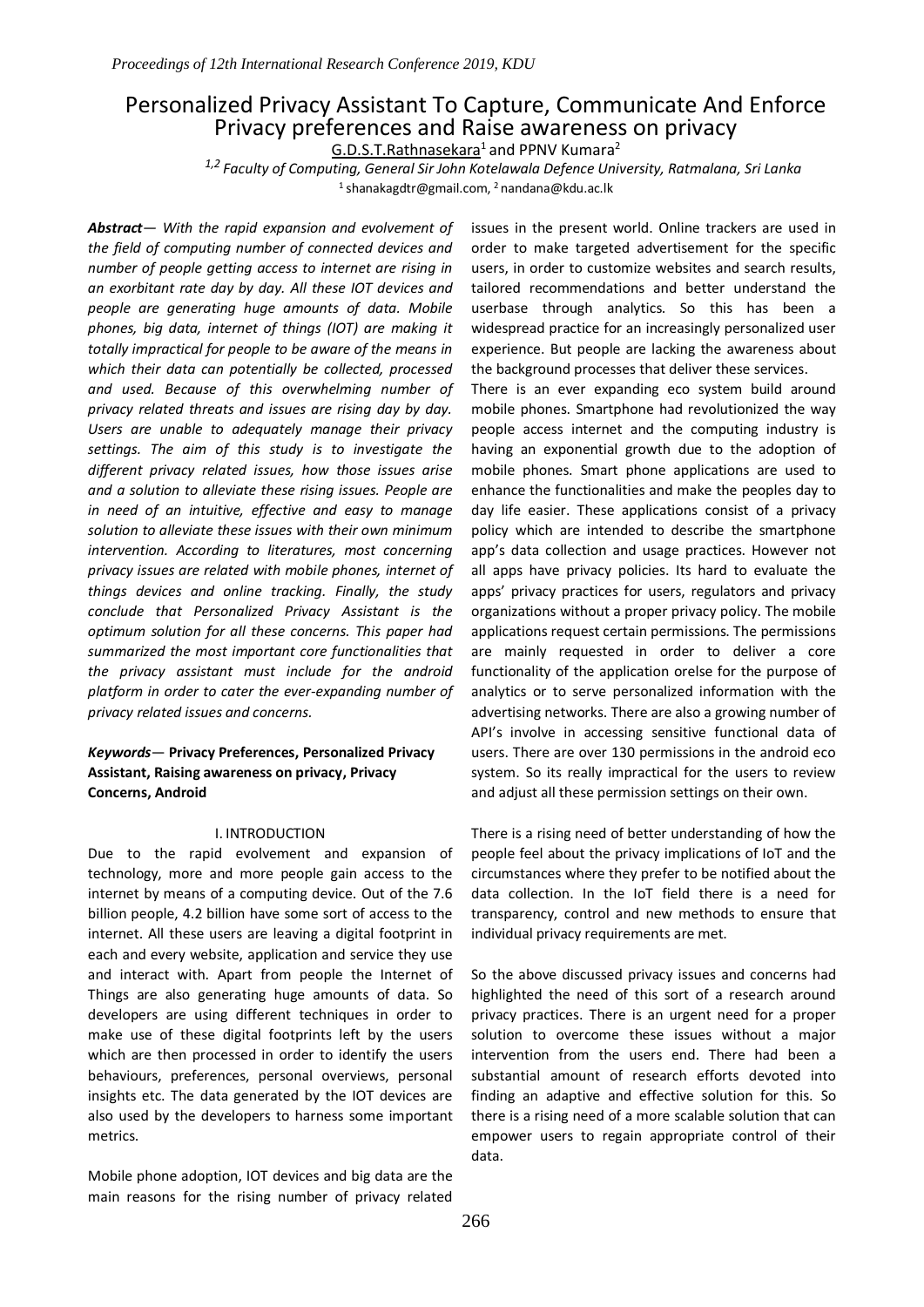## II. LITERATURE REVIEW

### *A. Online Tracking*

Online tracking has become a widespread practice that is used in most of the fields in computing(Melicher et al., 2016). Particularly the internet requires the users to disclose their personal information online for various reasons. The main intention behind online tracking is to have a more personalized user experience and more effective methods of advertising. Due to this users have significant privacy concerns and the policy initiatives have trouble in establishing a proper guideline for this. Most studies have suggested that users preferences in this regard are so complex and diverse making it really difficult to capture and categorize(Joinson et al., 2010). The research community had achieved a certain general understanding in this regard but a precise understanding of these factors are necessary in order to develop an effective technical solution. There must be a proper examination of actual web browsing situation of user in order to get the inner workings of these.

## *B. Mobile Phones*

Smart phone adoption had revolutionized the computing industry in the past decade. More and more people got hold of a computing device through the wide adoption and massive cost reduction of this portable computing device. To extend the functionality of the smart phone, applications are developed by various developers. The growth of the number of mobile apps had also fuelled by the increasing number of APIs made available to developers(Liu et al., 2014). These APIs can access the sensitive information of the users such as current location, contact list, call logs likewise. These are the reasons behind the rise of the security and privacy risks that had risen in the present. According to the recent studies it states that user's willingness to grant a given permission to a given mobile app is strongly influenced by the purpose associated with the certain permission(Balebako et al., 2014). As an example, granting of permission to access location data by a certain application will depend on whether it is needed by one of the core functionalities in the application or else for the purpose of analytics or serving advertisements. There is a restriction in the android applications that the sensitive resources can only be accessed if the corresponding permissions are declared in their manifest files and obtain authorization from users to use them at the time of installation.

When considering the plethora of permissions in mobile applications and users have a totally diverse set of privacy preferences.(Lin et al., n.d.) These preferences can be clustered together into few profiles which will fit with the entire population. This will save a lot of tedious work for the users, so that they don't need to review each and every permission.

Privacy nudges are great method to keep the users informed about the ongoing workings in the background. By using the nudges with the appropriate details is so much important for the users. So this will effectively increase the user's privacy awareness and motivate them to review and adjust their permissions.

## *C. Internet Of Things Devices*

When considering the Internet of Things devices, they are consisted of physical devices from sensors that people voluntarily wear or carry with them to network connected thermostats and the street lights that counts the number of people that pass by. These devices are bringing new services, increase convenience for the humanity, improve efficiency and in return they are also bringing serious privacy and security risks. (Emami-Naeini et al., n.d.) So the best way is to give the insight to the users about the process of data collection and usage of them. Some people are fine with cameras or CCTV recordings of outdoors in public spaces but they express contempt when installing video surveillance inside the home(Atzori et al., 2010). Its totally an individual's privacy preference. Most of the people may feel comfortable with location being tracked for the purpose of traffic prediction but may consent it if their location data is retained and used in an anonymized form. Aggregated data from the IOT devices can provide a wealth of knowledge for important aspects like disaster management, customer sentiment analysis, smart cities and bio surveillance.

Based on (Perera et al., n.d.) researches and IT professionals are paying more attention towards the IoT technologies, business models associated with them and potential regulatory efforts to ensure that a more secure and privacy preserved IoT data management techniques are developed. The sheer number of IoT devices that will be installed in the future is the most crucial factor that will led to the massive rise in privacy threats. Since there might be more and more devices if there is no proper regulation in the future there will be a huge threat in connection with privacy issues due to IoT devices

## III. DISCUSSION

According to the above literatures, most concerning privacy issues are related with the internet of things devices, smart phones and online tracking. So these privacy issues must be minimized by developing an effective and intuitive personalized privacy assistant.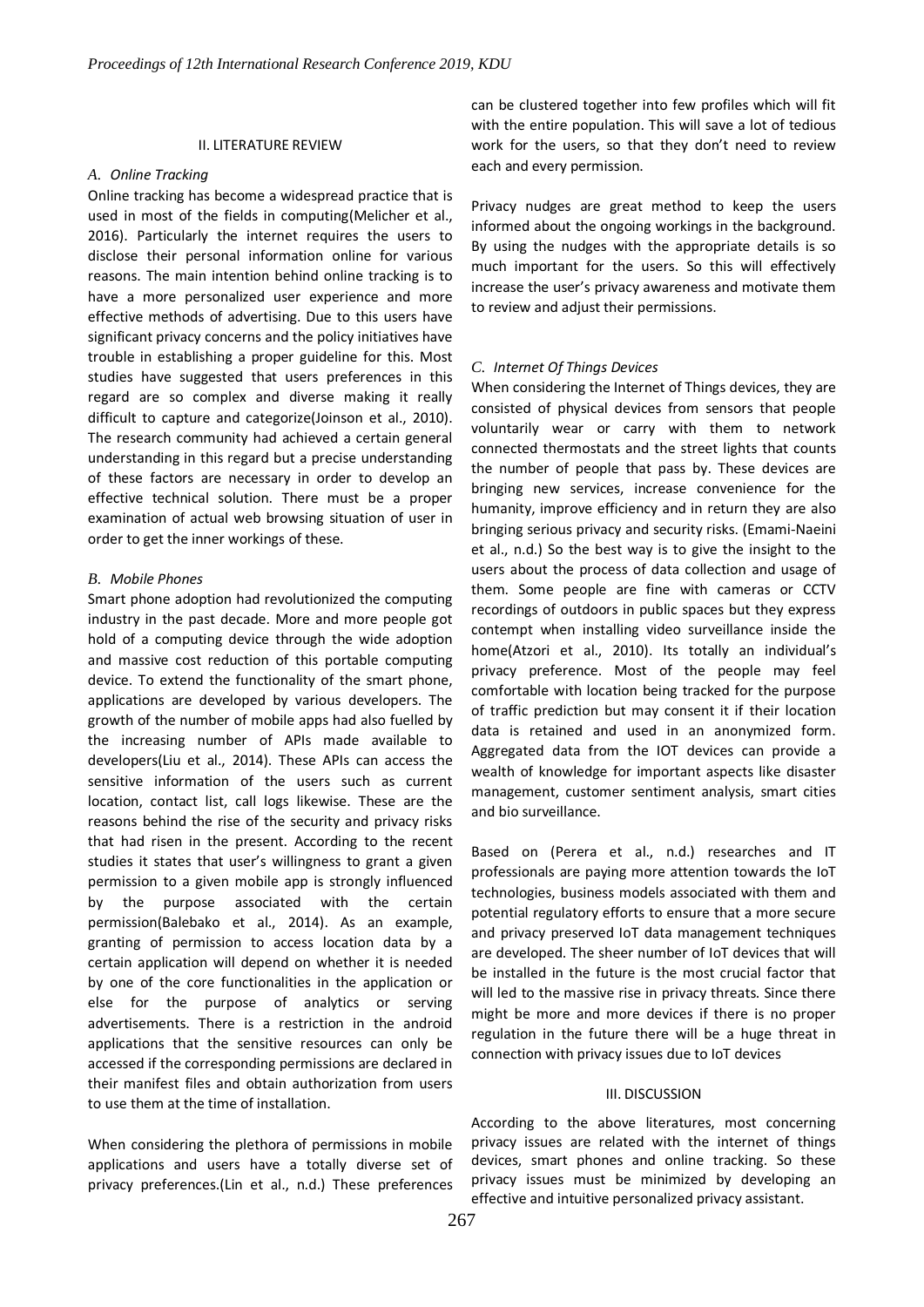#### *A. Privacy in the Internet of things*

So as discussed above the internet of things are the network of network of massive number of objects, sensors or devices. By 2020 there might be 50 to 100 billion devices connected to the internet. So these will produce massive amount of big data for analysis and knowledge extraction.

In the future in IOT era there may be two models on which the data will be handle(Leon et al., 2013)

- 1. Some consumers will be willingly to pay to use services to ensure that their privacy will be protected
- 2. Rest will provide the data under some limitations and conditions

Some common research questions that the researches came across were categorized into 5 main categories.(Liu et al., 2014)

- User Consent Acquisition How the privacy policies and terms related to IoT are presented to the users.
- Control, Customization and Freedom of choice How the users are given the control and management of their data
- Promise and reality How to ensure that the service providers won't use the data for other than what the users are given permission to
- Anonymity technology How to preserve the anonymity of users throughout the data lifecycle
- Security  $-$  How to protect the data throughout its data lifecycle



Figure 1. Major stakeholders responsible for protecting user privacy(PERERA ET AL., N.D.)

Device manufacturers must embed some privacy preserving techniques into their own devices. Also must ensure that they implement secure storage, deletion of data and access control. IoT cloud services and platform providers must ensure that they practice the common standards that are accepted in the cloud services industry. Third party application developers have a certain responsibility to make their apps secured. Government bodies and regulatory bodies must lead and enforce standardization and proper legal terms. Individual consumers and non-consumers must be also well concerned about the regulations.



 Figure 2. Relation between device type and participants comfort level(EMAMI-NAEINI ET AL., N.D.)

So in this study 1104 participants were analysed with their comfort level and the sensor on which the data are collected. Most of the participants felt very uncomfortable with storing their biometric data using the sensors.(Emami-Naeini et al., n.d.)



Figure 3. Relation between location data and participants comfort level(EMAMI-NAEINI ET AL., N.D.)

So in this most of the user are felt mostly uncomfortable with storing there home as a location data. Likewise, there are many statistical evidences gathered by researches proving some certain privacy concerns of real life situations tied with users. These concerns will be evaluated in developing the conclusion of this study.

# *B. Privacy in mobile applications*

App publishers must provide a privacy policy and notify users about there app's privacy practices. But the users are totally uncomfortable with the sheer number of permissions associated with most apps. Privacy policies in the smartphone apps are intended to describe the app's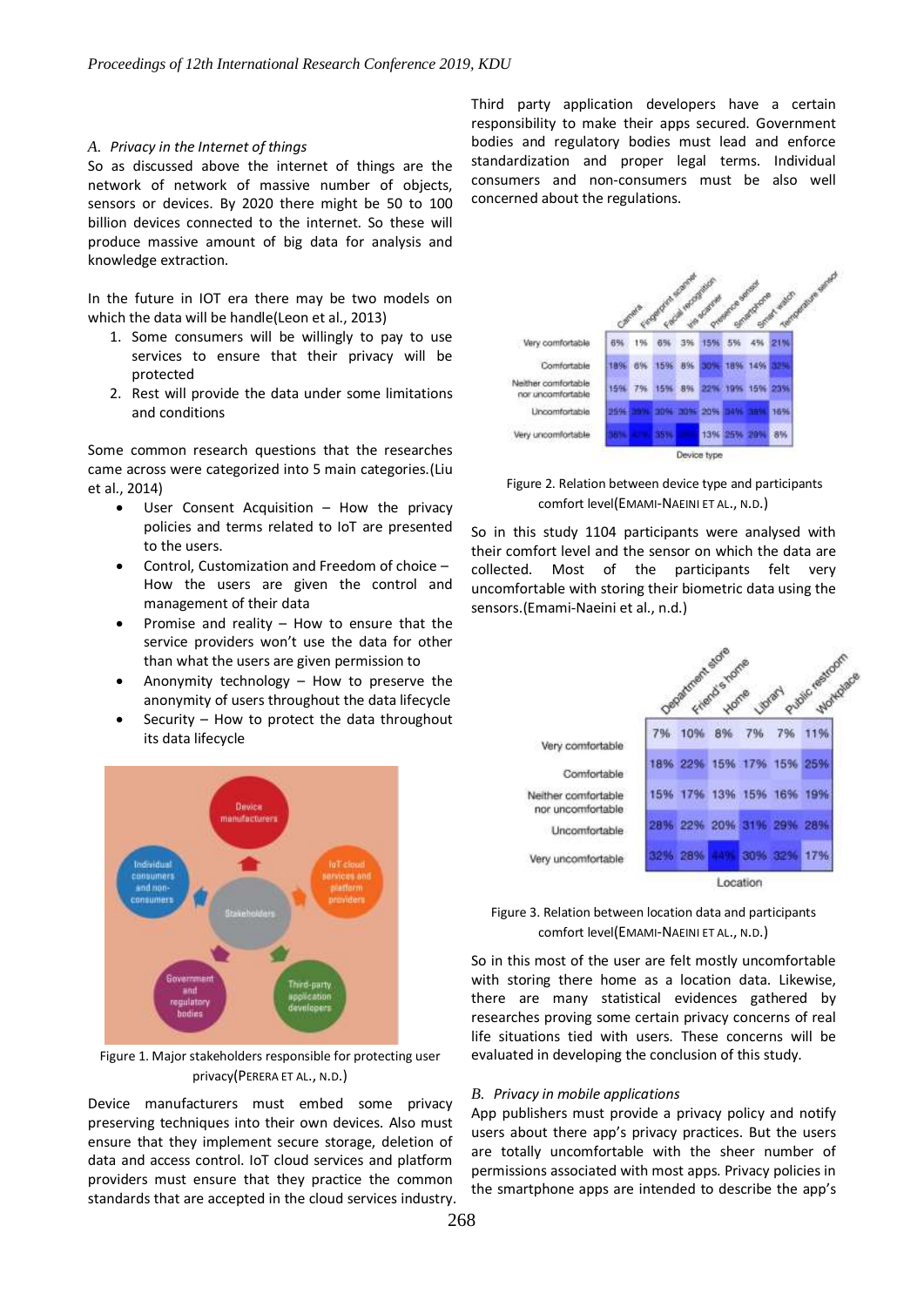## *Proceedings of 12th International Research Conference 2019, KDU*

data collection and usage practices. So some researchers had carried out researches like out of the total apps in the playstore how many of those are comprise of a privacy policy. By using crawling mechanisms they had identified the apps that consist of a privacy policy(Lin et al., 2012). Only 63.1% of the apps on the playstore are link to a privacy policy. But they had crawled the playstore in three successive periods with a gap of two to three months and they had noticed the google's actions are contributing to an increase in the percent of apps with a privacy policy.

Based on (Liu et al., 2014) 4.8 million users the research was carried out. And each user had an average of 22 apps installed. Some users agreed on certain permissions and some have a diverging preference.



Figure 4. Distribution of user's decision(Allow, Deny, Ask ) for each app permission(LIU ET AL., 2014)

In the figure the top corner corresponds to 100% of users 'allow' an app permission and bottom left correspond to 100% of users 'ask' to be prompted for an app permission and bottom right correspond to users select 'deny'. While many dots, are concentrated on top and bottom right corners. So the users have a more bias towards either granting permission or denying the permission. This shows that simple classifiers could be built to predict the users app permission decisions.

Another research (Zimmeck et al., 2017) was carried out to analyse and predict the compliance with the privacy requirements. There analysis was carried out with the base of 17991 free android apps. It was carried out with the combination of machine learning based privacy policy analysis with the static code analysis of apps. On there results 71% lack a privacy policy and 9050 apps that has a certain policy also had many inconsistencies between the app policy and the internal functioning determined through the static code analysis.



Figure 5. Analysis results of the total apps with the no. of apps having a privacy policy etc.(ZIMMECK ET AL., 2017)

It's really hard to verify whether an application behaves exactly according to the law and its privacy policy. Some researches had used some machine learning techniques and static analysis to identify these inconsistencies.

It mainly advances in 3 main areas such as transparency of data practices, more scalability as a whole eco system and automating the mobile app privacy compliance analysis.



Figure 6. Average self-reported comfort ratings of different permission usages(LIN ET AL., N.D.)

We can obtain a great insight into the users level of concernment in regarding to permissions by going through the Figure 6. Using contact details for the purpose of serving advertisement is the major threat that led the users to be uncomfortable. Users are very less concerned for using for the purpose of analytics.

## *C. Designing Personalized Privacy Assistant*

Android operating systems had introduced new mechanisms to inform users about the data accessed by apps and give them a certain degree of control. Just-intime privacy nudges are there to inform the users by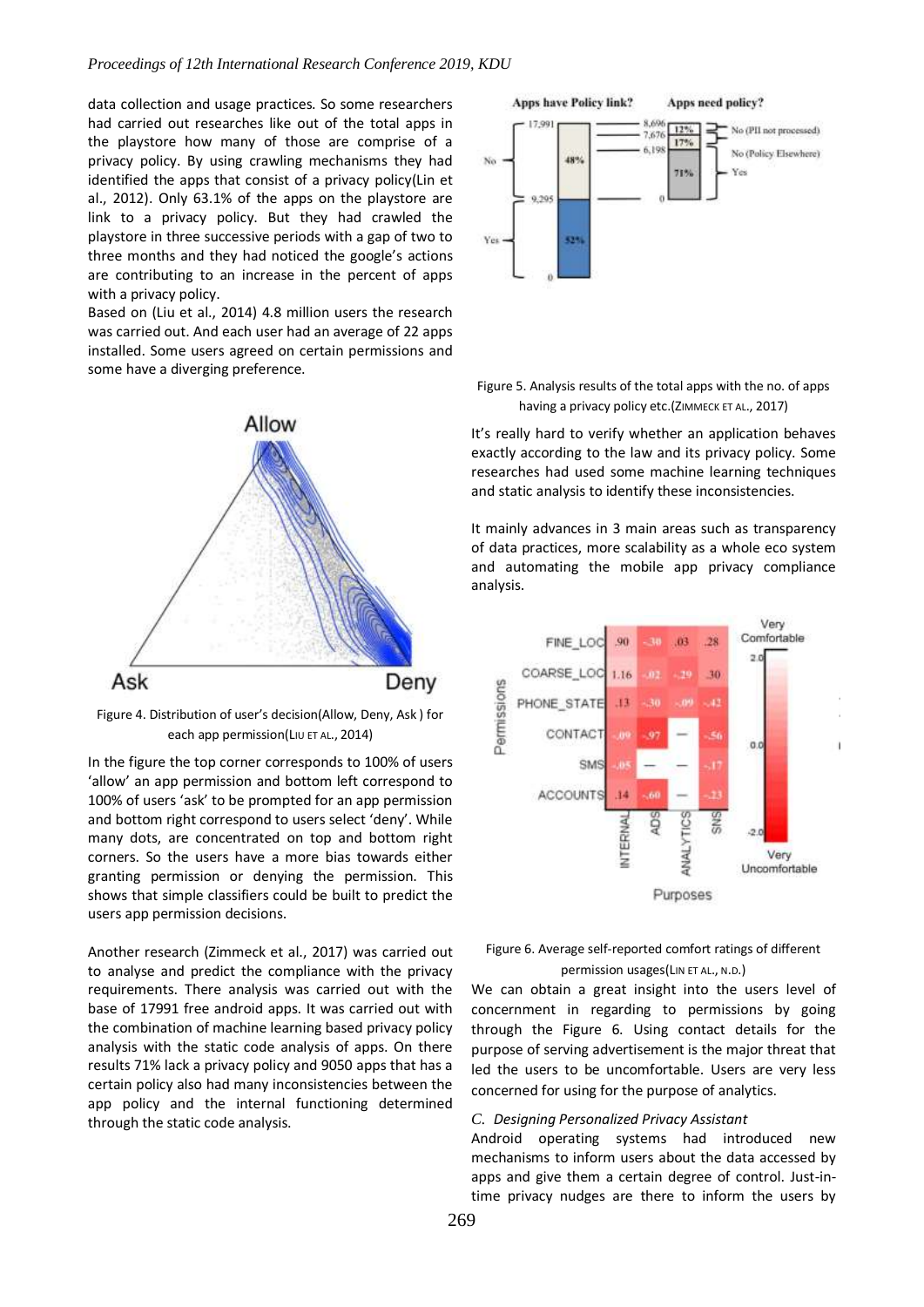using a permission manager running under the hood but this is totally ineffective. Since the users won't have a time to go through all these and tweak the settings according to their preferences(Gibler et al., 2012). So the aim of this study is to propose an effective and intuitive Personalized Privacy Assistant that can actively support the users.

First a field study was conducted by letting a set of android users to use their phones for a period of 1 week and they were provided with privacy nudges daily to increase the awareness and let them tweak the settings over the course of 1 week. Then profiles were build based upon them. After that data was analysed using machine learning algorithms and they were implemented in to the solution Personalized Privacy Assistant. So this is capable of capturing user preferences and suggesting personalized recommendation of app permission settings. Figure 7 depicts the number of recommendations notified to the user and the ones that were accepted. Overall user accept 73.7% of all recommendations and only 5.6% of settings were changed back. Therefore, there is a high satisfactions level among the users towards this Personalized Privacy Assistant.



Figure 7. No. of recommendations prompted by the Personalized Privacy Assistant accepted or rejected rate

In this study there are two teams known as control and treatment team. The data are collected regarding the preferences over a week from the control team and then those collected data are analysed using machine learning techniques. The generated model was applied to the Personalized Privacy Assistant and results were tested out with the treatment team.



Figure 8. Number of permission changes done by the both groups within the study period

Figure 8 depicts the number of permission changes that the whole team had undergone over the course of 9 days period. Then figure 9 depicts the study flow used in throughout this study



Figure 9. Overview of the study flow in this study(Liu et al., n.d.)

Personalized privacy assistant is envisioned as the best solution for this. This intelligent assistant will be able to learn the privacy preferences of the users over time and with the time it will gain the ability to semi automatically configure many privacy related preferences and settings. The assistant will also be capable of alerting the user about certain preferences or settings that the user may not feel comfortable base on the concernment level model generated as an overview of user preferences over the time. Privacy assistant will help their users to give better insight into the process behind the data processing and empower them to control such processing in the best possible way. So in the end the Personalized Privacy Assistant will be more intuitive and effective manager of privacy preferences with limited number of interruptions and guidance.

## IV. CONCLUSION

By analysing the final results of the above studies and the research carried out regarding to these rising privacy issues we can conclude that Personalized Privacy Assistants is the optimum solution for all these concerns. Based on the studies this paper has summarized the most important features that the Privacy Assistant must include for the android platform.

- Organize the permission settings into set of universal user profiles
- Learn the privacy preferences of the users over the time
- Based on the learning ability, suggest the best privacy nudges to determine the concernment level
- Determining the unique concernment level metric of the users
- Gaining the ability to semi-automatically configure the privacy preferences based on the concernment level
- Reduce the lack of awareness among the users regarding the privacy concerns